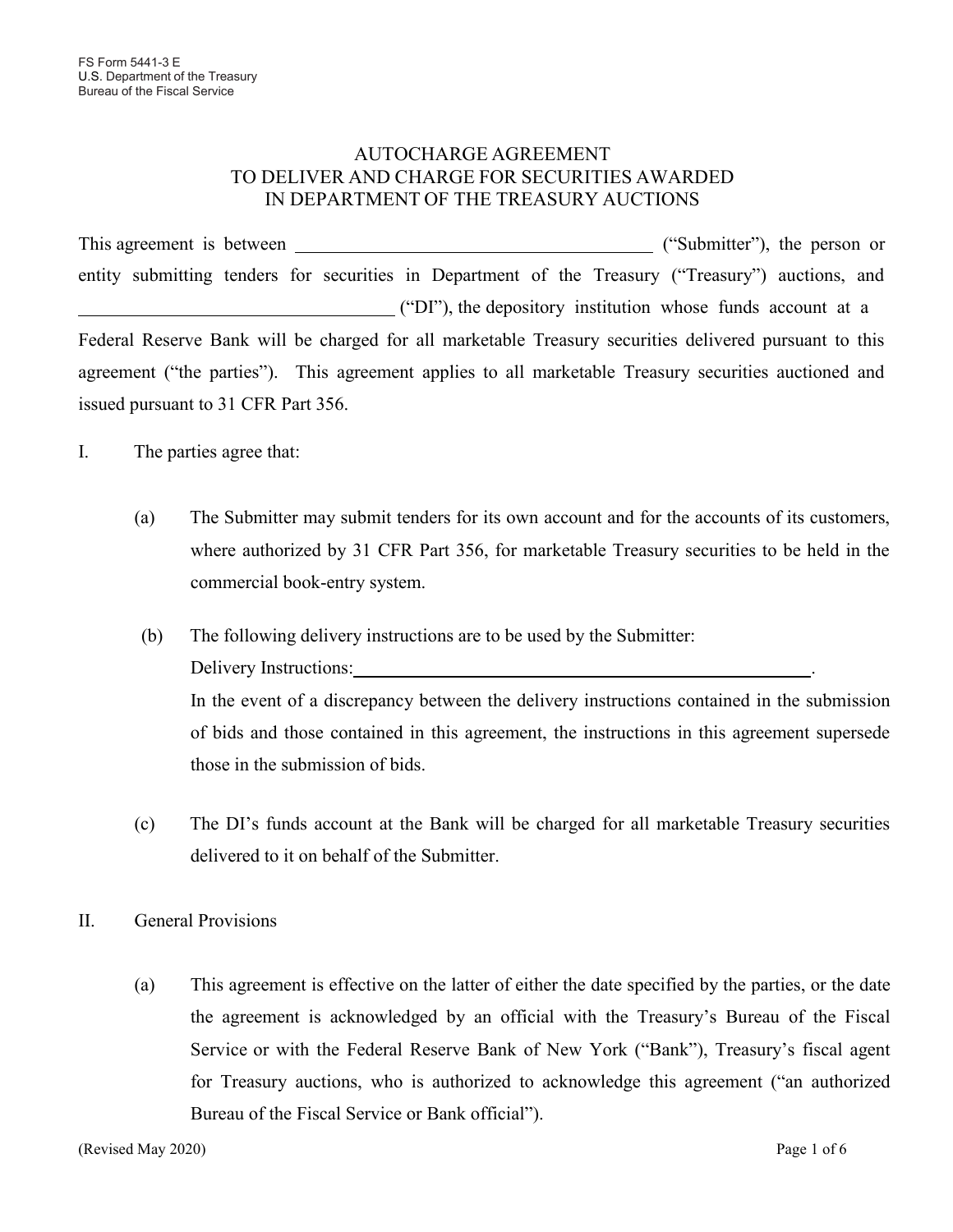- (b) Prior to issuance of the securities, the DI will receive notice of the total par value of the securities to be delivered and the amount to be charged to its funds account, in accordance with 31 CFR Part 356.
- (c) The Submitter agrees that it is responsible to the Treasury to remit full payment for all securities it is awarded in Treasury auctions, including any securities awarded on behalf of its customers. The Submitter further agrees that it is responsible to the Treasury for full payment of all such securities awarded in the event that the Treasury does not receive full payment from the DI for all such securities awarded.
- (d) The Treasury may act on information in any tender in the name of the Submitter that reasonably appears to be valid and genuine.
- (e) The DI, by executing this agreement, guarantees the authority and signature of the person signing this agreement on behalf of the Submitter.
- III. Termination of Agreement
	- (a) In the event that this autocharge agreement is terminated, it is the sole responsibility of the party terminating the agreement to notify the other party in writing.
	- (b) This autocharge agreement will remain in effect until an authorized Bureau of the Fiscal Service or Bank official has received written notice from either of the parties that the agreement has been terminated; provided that, if securities are scheduled to be delivered under this agreement, an authorized Bureau of the Fiscal Service or Bank official must receive and acknowledge such notice in accordance with the following termination procedures:
		- (i) As to termination action by the DI, an authorized Bureau of the Fiscal Service or Bank official must receive and acknowledge the written notice by 3:00 p.m. ET on the business day prior to the issue date of the securities scheduled to be delivered,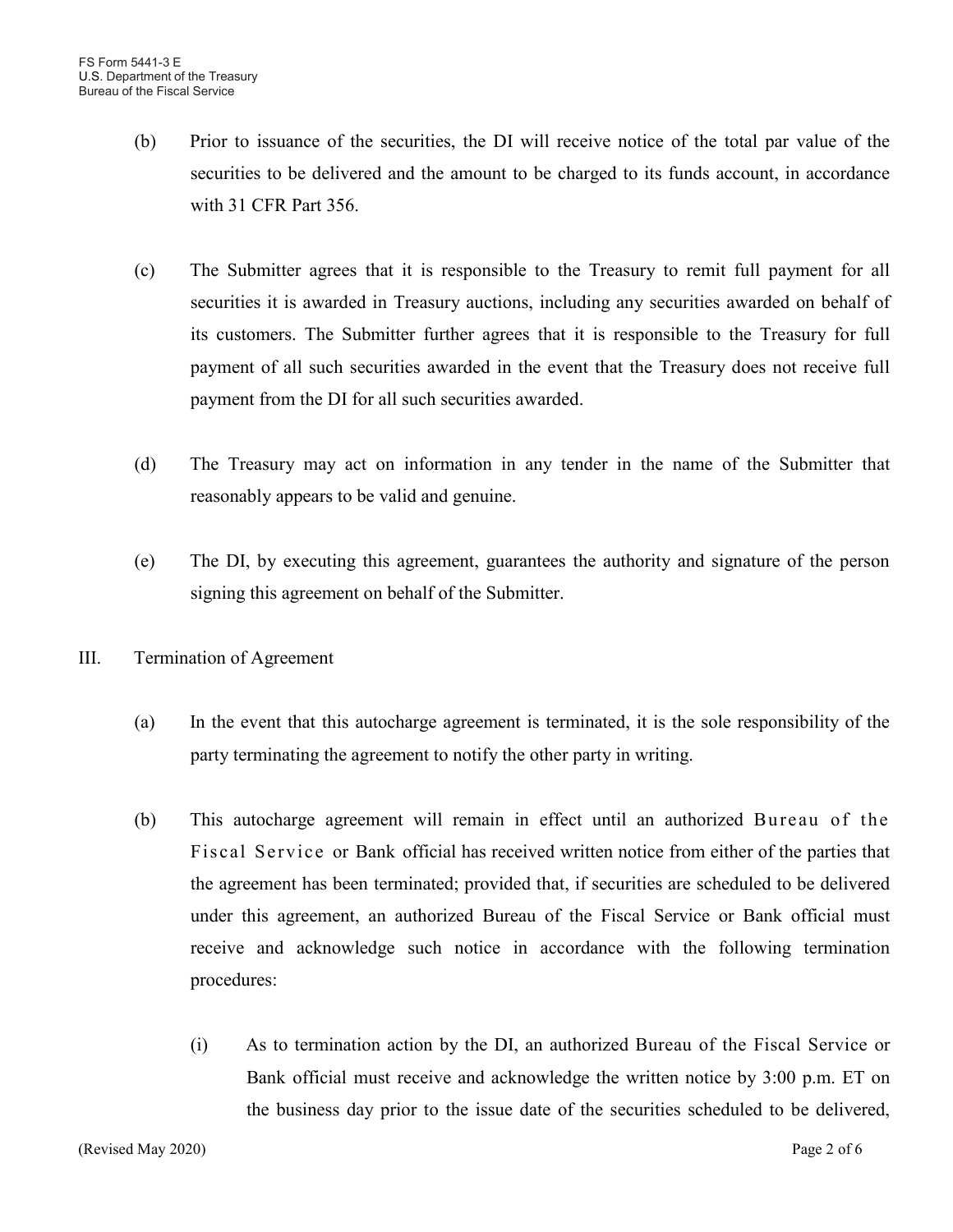except that where the auction and issue are on the same day, an authorized Bureau of the Fiscal Service or Bank official must receive and acknowledge the notice by no later than one hour after the Bureau of the Fiscal Service or the Bank has given the DI notice of the securities to be delivered;

- (ii) As to termination action by the Submitter after an auction but prior to the delivery of awarded securities, the written notice of termination will not be effective, and this agreement remains in full force and effect, unless the Submitter has provided to an authorized Bureau of the Fiscal Service or Bank official a new autocharge agreement executed by a depository institution having a funds account at a Federal Reserve Bank;
- (c) Termination action by the DI will not affect the Submitter's responsibility to remit full payment for the securities awarded.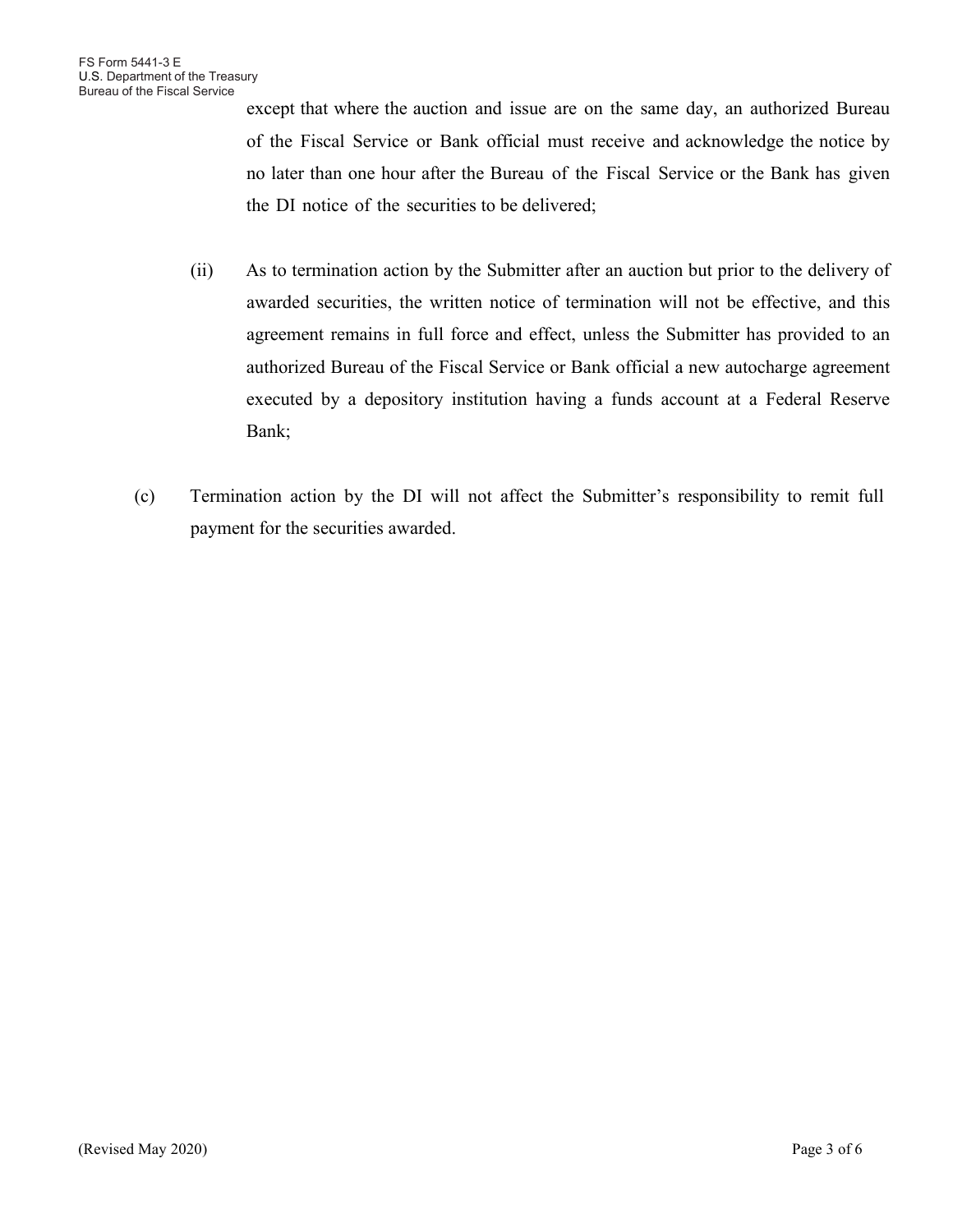(Full DI Name and ABA #)

| Name: Phone: Phone: Phone: Phone: Phone: Phone: Phone: Phone: Phone: Phone: Phone: Phone: Phone: Phone: Phone: Phone: Phone: Phone: Phone: Phone: Phone: Phone: Phone: Phone: Phone: Phone: Phone: Phone: Phone: Phone: Phone: |  |
|--------------------------------------------------------------------------------------------------------------------------------------------------------------------------------------------------------------------------------|--|
|                                                                                                                                                                                                                                |  |
|                                                                                                                                                                                                                                |  |
| Affix Corporate Seal (DI):                                                                                                                                                                                                     |  |
| (Full Name of Submitter)                                                                                                                                                                                                       |  |
|                                                                                                                                                                                                                                |  |
| Name: Phone: Phone: Phone: Phone: Phone: Phone: Phone: Phone: Phone: Phone: Phone: Phone: Phone: Phone: Phone: Phone: Phone: Phone: Phone: Phone: Phone: Phone: Phone: Phone: Phone: Phone: Phone: Phone: Phone: Phone: Phone: |  |
|                                                                                                                                                                                                                                |  |
| Date:                                                                                                                                                                                                                          |  |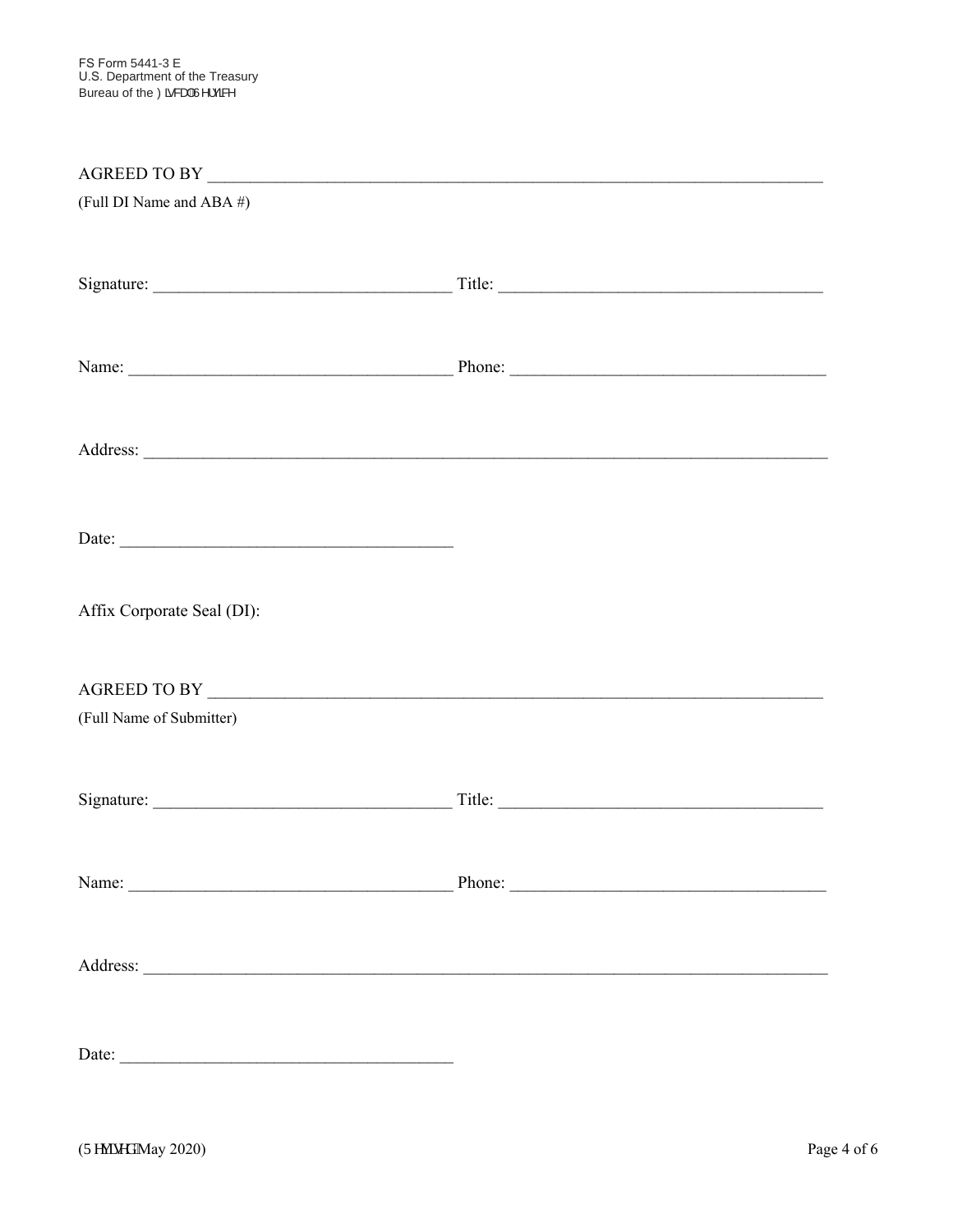| ACKNOWLEDGED BY: (Check applicable location)                                                        |                                    |
|-----------------------------------------------------------------------------------------------------|------------------------------------|
| [ ] Bureau of the Huecn'Ugtxleg, U.S. Dept. of the Treasury or [ ] Federal Reserve Bank of New York |                                    |
| 401 36th Street, $SW - 7th$ Floor                                                                   | 33 Liberty Street – $9^{th}$ Floor |
| Washington, DC 20227                                                                                | New York, NY 10045                 |
|                                                                                                     | $\overline{\phantom{a}}$ Title:    |
|                                                                                                     | Date: $\qquad \qquad$              |
| Phone:                                                                                              |                                    |
| WIRE INSTRUCTIONS VERIFIED BY:                                                                      |                                    |
|                                                                                                     |                                    |
|                                                                                                     |                                    |